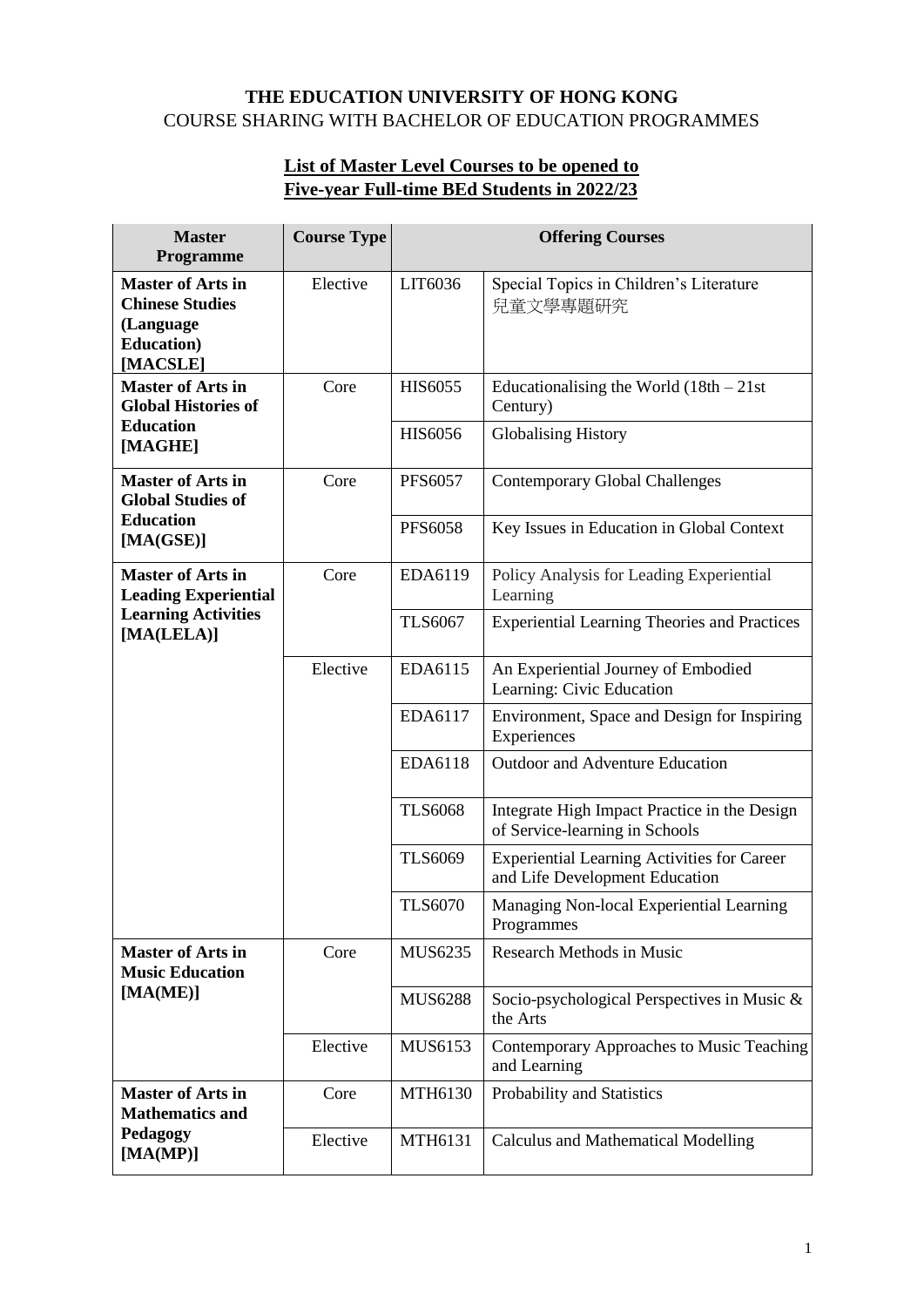| <b>Master</b><br>Programme                                                                                          | <b>Course Type</b> | <b>Offering Courses</b>                                                           |                                                                                                                                   |  |  |
|---------------------------------------------------------------------------------------------------------------------|--------------------|-----------------------------------------------------------------------------------|-----------------------------------------------------------------------------------------------------------------------------------|--|--|
| <b>Master of Arts in</b><br><b>Personal Finance</b><br><b>Education</b><br>[MA(PFE)]                                | Core               | <b>BUS6031</b>                                                                    | Global Financial Market and Instruments                                                                                           |  |  |
| <b>Master of Arts in</b><br><b>Positive Psychology</b><br>in Education<br>[MA(PPE)]                                 | Elective           | PSY6069                                                                           | Mindfulness in Education                                                                                                          |  |  |
| <b>Master of Arts in</b><br><b>Teaching Chinese as</b><br>an International<br>Language<br>[MATCIL]                  | Elective           | CHI6503                                                                           | Special Topics in Chinese Language and<br>Culture 漢語言文化專題*<br>*lessons will be suspended from Feb to Mar<br>2023 during FE period |  |  |
| <b>Master of Arts in</b><br><b>Teaching English to</b><br><b>Speakers of Other</b><br><b>Languages</b><br>[MATESOL] | Elective           | <b>ENG6210</b>                                                                    | Psycholinguistics and Second Language<br>Acquisition                                                                              |  |  |
| <b>Master of Arts in</b><br><b>Visual Arts</b>                                                                      | Core               | <b>VAC6001</b>                                                                    | <b>Research Methods in Artistic Practices</b>                                                                                     |  |  |
| <b>Education and</b><br><b>Creative Practice</b><br>[MA(VAECP)]                                                     |                    | <b>VAC6002</b>                                                                    | Research Methods in Visual Arts Education                                                                                         |  |  |
| <b>Master of Education</b><br>[MEd]                                                                                 | Core               | <b>EDS6001</b>                                                                    | Research Methods for Interdisciplinary<br><b>Studies</b>                                                                          |  |  |
|                                                                                                                     |                    | <b>EDS6002</b>                                                                    | Local and National Issues in Education                                                                                            |  |  |
|                                                                                                                     |                    | <b>EDS6004</b>                                                                    | Educational Reform and Development in<br><b>Global Context</b>                                                                    |  |  |
|                                                                                                                     | Elective           | SSC6117                                                                           | Society and Culture: Issues and Perspectives                                                                                      |  |  |
|                                                                                                                     |                    | Area of Focus - Business Education and Human Resources<br><b>Development</b> (BH) |                                                                                                                                   |  |  |
|                                                                                                                     | Specialist         | <b>BUS6001</b>                                                                    | Analysing Employability Skills and<br><b>Workforce Education Needs</b>                                                            |  |  |
|                                                                                                                     |                    | <b>BUS6004</b>                                                                    | Organizational Behaviour and Development                                                                                          |  |  |
|                                                                                                                     |                    | <b>IBS6161</b>                                                                    | Critical Issues in Human Resource<br>Development                                                                                  |  |  |
|                                                                                                                     |                    | Area of Focus - Curriculum, Teaching and Assessment (CTA)                         |                                                                                                                                   |  |  |
|                                                                                                                     | Specialist         | <b>CUI6078</b>                                                                    | Curriculum Leadership                                                                                                             |  |  |
|                                                                                                                     |                    | <b>CUI6082</b>                                                                    | <b>Evaluation of Pedagogical Innovations</b>                                                                                      |  |  |
|                                                                                                                     |                    | <b>CUI6083</b>                                                                    | Curriculum Policy, Innovation and<br>Implementation                                                                               |  |  |
|                                                                                                                     |                    | <b>CUI6122</b>                                                                    | <b>Successful Test Making for Teachers</b>                                                                                        |  |  |
|                                                                                                                     |                    | <b>TLS6065</b>                                                                    | Assessment for Learning: Theory into<br>Practice                                                                                  |  |  |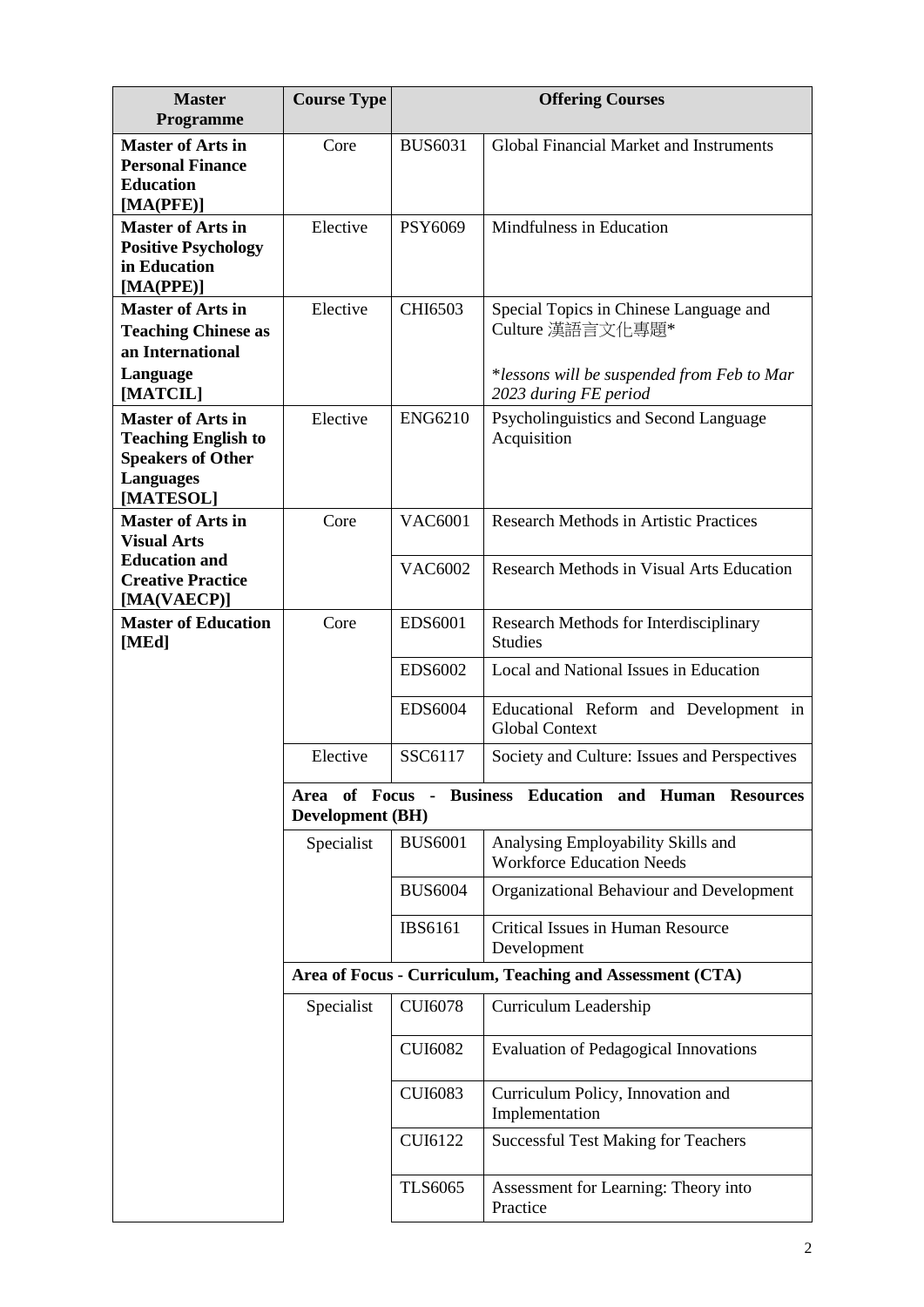| <b>Master</b><br>Programme                                                                                                | <b>Course Type</b>                           | <b>Offering Courses</b>                        |                                                                            |  |  |
|---------------------------------------------------------------------------------------------------------------------------|----------------------------------------------|------------------------------------------------|----------------------------------------------------------------------------|--|--|
|                                                                                                                           |                                              | <b>TLS6066</b>                                 | Principles and Practices of Innovative<br><b>Instructional Design</b>      |  |  |
|                                                                                                                           |                                              | Area of Focus - Early Childhood Education (EC) |                                                                            |  |  |
|                                                                                                                           | Specialist                                   | <b>ECE6071</b>                                 | Critical Issues in Early Childhood Education                               |  |  |
|                                                                                                                           |                                              | <b>ECE6154</b>                                 | Curriculum, Pedagogy and Assessment                                        |  |  |
|                                                                                                                           |                                              | <b>ECE6248</b>                                 | Research Methods in Early Childhood<br>Education                           |  |  |
|                                                                                                                           | Area of Focus - Educational Leadership (ELS) |                                                |                                                                            |  |  |
|                                                                                                                           | Specialist                                   | EDA6122                                        | School Evaluation and Improvement                                          |  |  |
|                                                                                                                           |                                              | EDA6123                                        | Leading School-based Teacher Learning                                      |  |  |
|                                                                                                                           |                                              | EPA6094                                        | <b>Organizational Dynamics</b>                                             |  |  |
|                                                                                                                           |                                              | EPA6095                                        | <b>Effective Educational Leadership</b>                                    |  |  |
|                                                                                                                           |                                              | <b>EPA6098</b>                                 | School, Family and Community<br>Collaboration                              |  |  |
| <b>Master of</b><br><b>International</b><br><b>Relations and</b><br><b>Development</b><br>[MIRD]                          | Core                                         | SSC6280                                        | The Political Economy of Development:<br>Themes, Issues, Trends            |  |  |
| <b>Master of Public</b><br><b>Policy and</b>                                                                              | Core                                         | PPG6002                                        | Public Policy and Governance: Processes and<br>Techniques                  |  |  |
| <b>Management</b><br>[MPPM]                                                                                               |                                              | PPG6003                                        | <b>Strategic Communication</b>                                             |  |  |
| <b>Master of Science in</b><br><b>Artificial Intelligence</b><br>and Educational<br><b>Technology</b><br>[MSc(AI&EdTech)] | Elective                                     | <b>INT6069</b>                                 | Internet of Things                                                         |  |  |
| <b>Master of Social</b><br><b>Sciences in Global</b><br>and Regional Studies<br>[MSocSc(GRS)]                             | Core                                         | SSC6265                                        | From Area to Global Studies:<br>Conceptual Foundations and Selected Issues |  |  |
| <b>Master of Social</b><br><b>Sciences in Sports</b>                                                                      | Core                                         | <b>PES6251</b>                                 | Research Methodology in Sports Coaching<br>and Management                  |  |  |
| <b>Coaching and</b><br><b>Management</b>                                                                                  |                                              | <b>PES6252</b>                                 | Theory and Practice of Sports Coaching                                     |  |  |
| [MSocSc(SCM)]                                                                                                             | Elective                                     | <b>PES6257</b>                                 | Physiology and Nutrition for High<br>Performance                           |  |  |
|                                                                                                                           |                                              | <b>PES6258</b>                                 | <b>Sports Marketing and Business Management</b>                            |  |  |